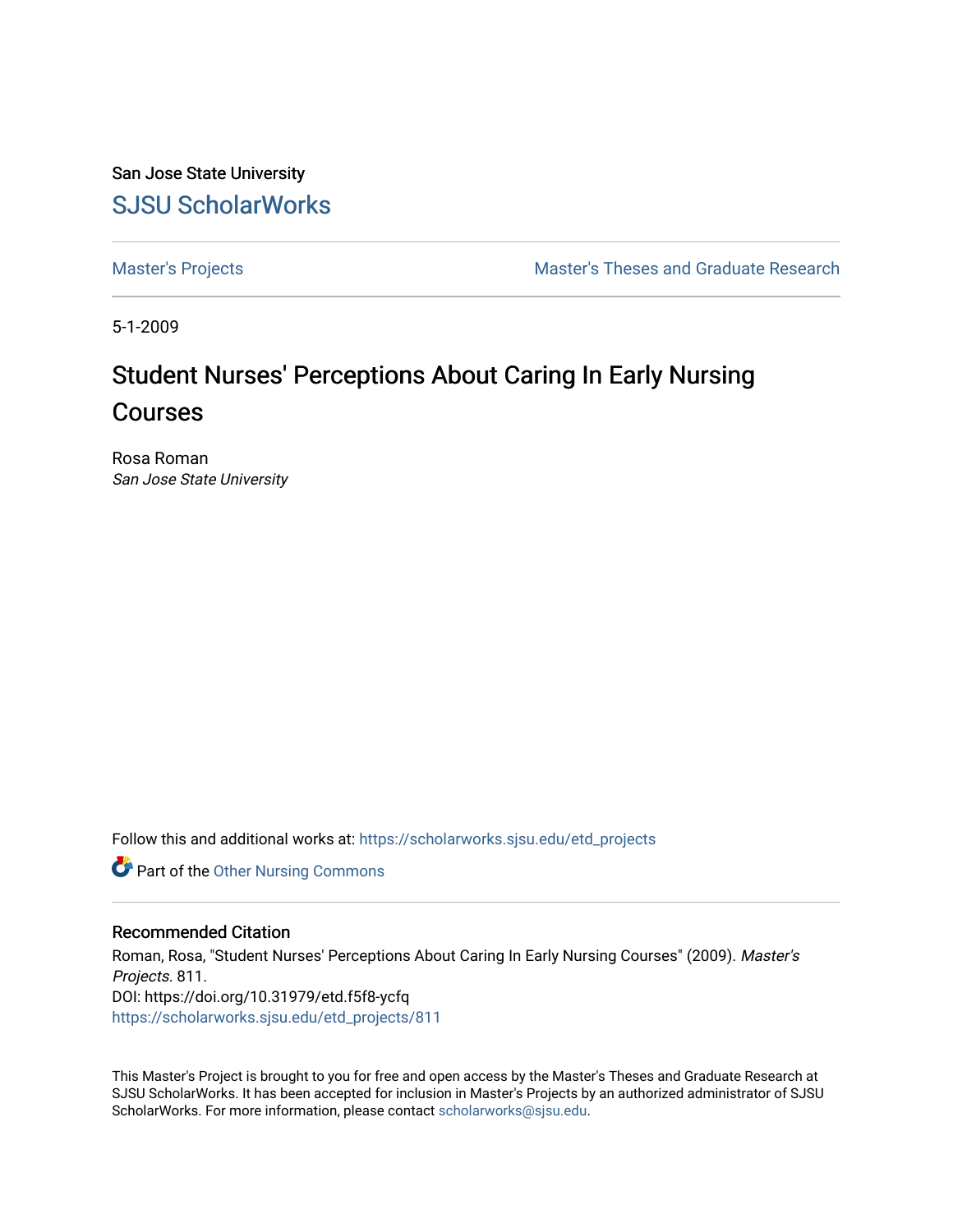### *SAN JOSE STATE UNIVERSITY SCHOOL OF NURSING*

*MASTER'S PROGRAM PROJECT OPTION (PLAN B) PROJECT SIGNATURE FORM* 

| <b>STUDENT NAME</b>      | osargenting                  |
|--------------------------|------------------------------|
| <b>SEMESTER ENROLLED</b> |                              |
| <b>TITLE OF PROJECT</b>  | nurses                       |
|                          | ceptions about caring in ear |
| <b>NAME OF JOURNAL</b>   | Education.<br>ای با          |

The project and the manuscript have been successfully completed and meet the standards of the School of Nursing University. The project demonstrates the application of professional knowledge, clinical expertise, and scholarly thinking. An abstract of the project and two copies of the manuscript are attached.<br> *S/4/09* 

Vigil Parsons<br>VISOR'S SIGNAURE<br>Dhyllis M. Cornal

 $8/4109$ 

**ADVISOR'S SIGNAURE** 

**ADVISOR'S SIGNAURE** 

**DATE** 

**DATE** 

Please submit the form to the Graduate Coordinator. Attach abstract, two copies of the manuscript, and the documentation of submission to the journal (i.e., postal receipt or email).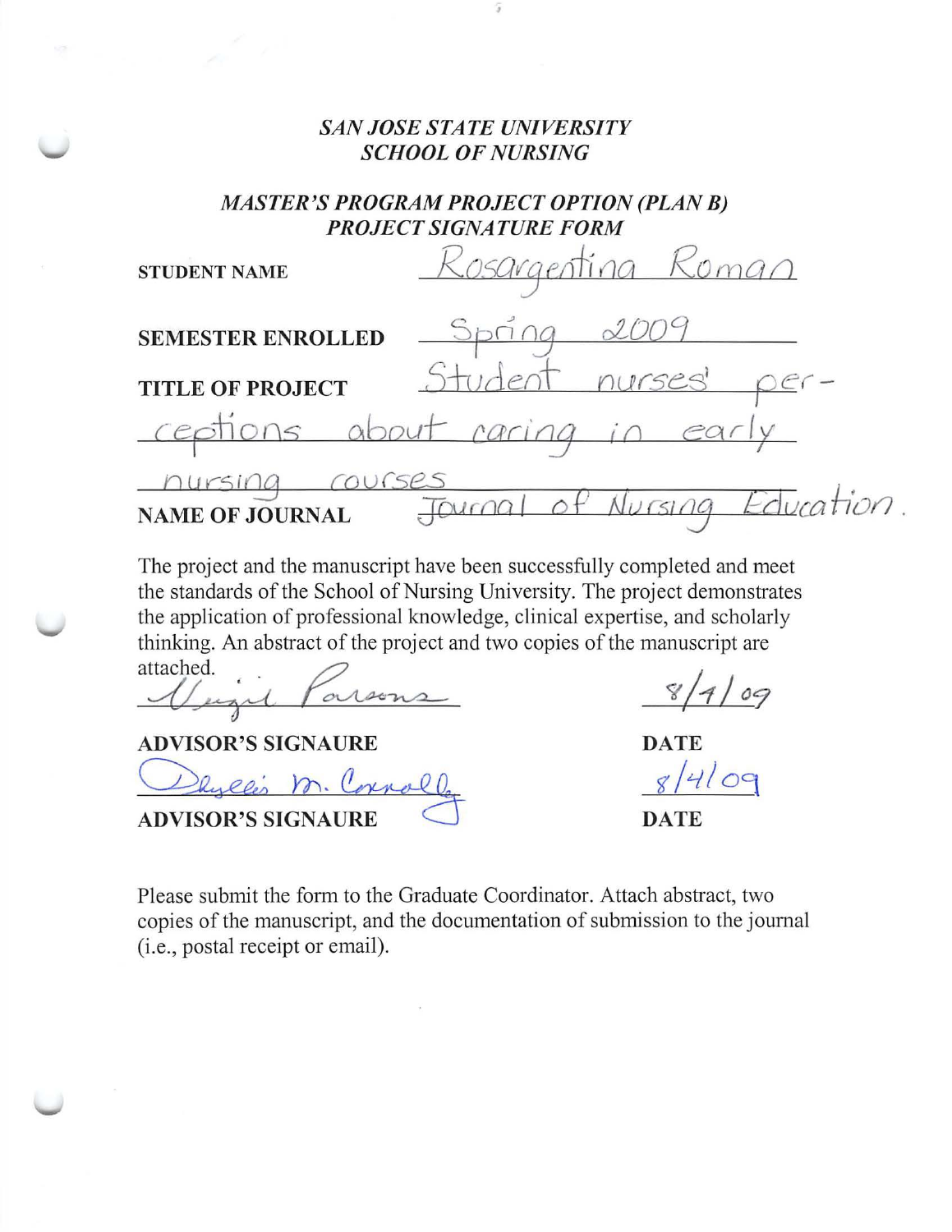### Running head: STUDENT NURSES' PERCEPTIONS ABOUT CARING

#### STUDENT NURSES' PERCEPTIONS ABOUT CARING

#### IN EARLY NURSING COURSES

By

Rosa Roman, BS, RN MS Candidate, School of Nursing San Jose State University San Jose, CA 95192-0057

Virgil Parsons, DNSc, RN Professor, School of Nursing San Jose State University San Jose, CA 95192-0057

Phyllis M. Connolly PhD, PMHCNS-BC Professor, School of Nursing San Jose State University San Jose, CA 95192-0057

Contact Person: Rosa Roman

 $\mathbf{\hat{X}}$ 

| Phone:  |  |
|---------|--|
| e-mail: |  |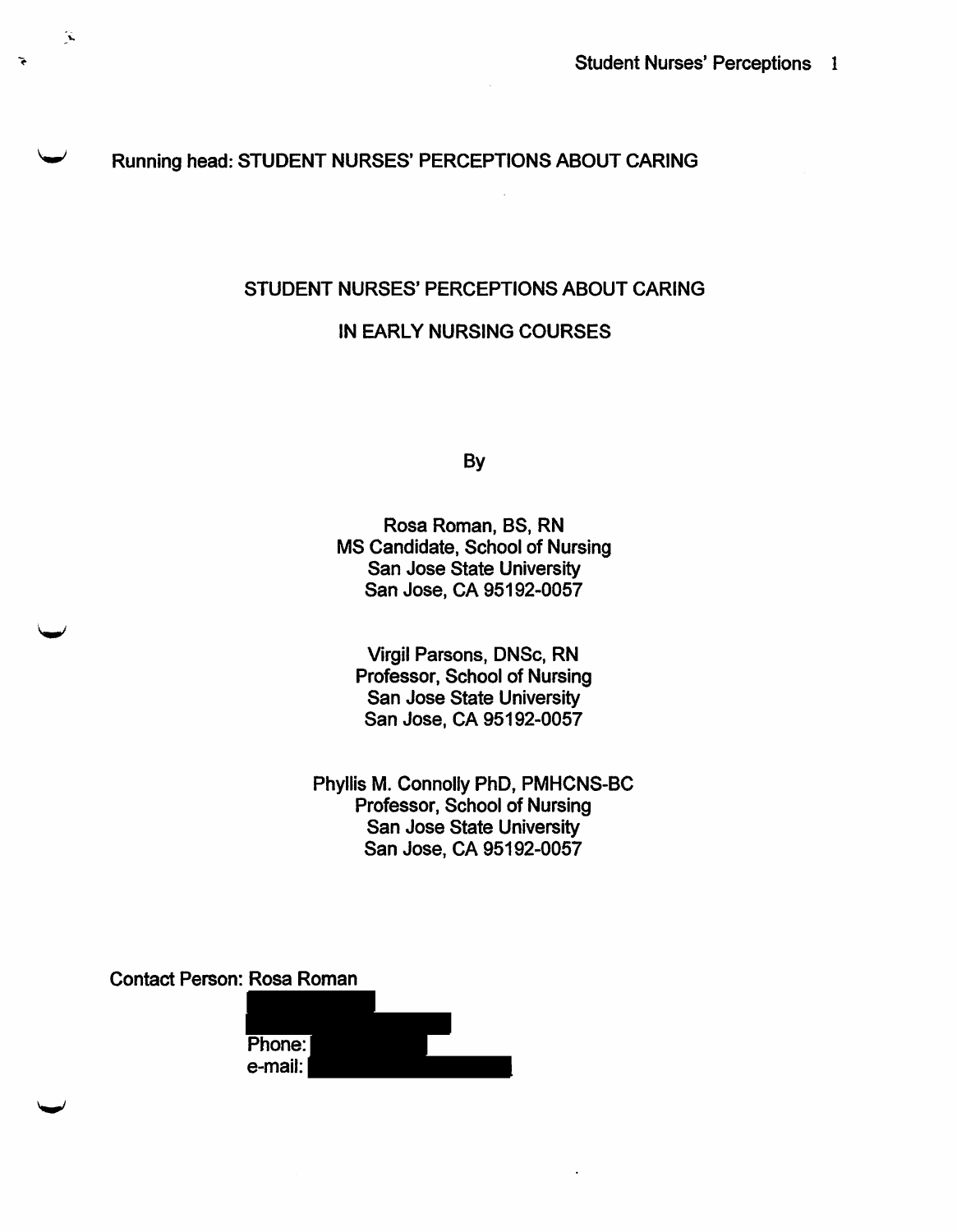#### **Abstract**

This descriptive study explored students' perceptions of caring at the end of their first nursing courses by identifying the caring behaviors they agreed were most important. The 35 item Care Dimensions Inventory (CDI-35) developed by Watson, Deary, and Hoogbruin (2001) was used to explore perceptions of caring of a convenience sample of 71 students enrolled in their first nursing courses in a baccalaureate program. The inventory asked participants to agree or disagree using a Likert scale whether the nursing actions were considered as caring. Most of the nursing actions considered important by the students were in the supporting/intimacy aspects of nursing practice, closely followed by the technical aspects. The least importance was given to inappropriate and unnecessary nursing behaviors.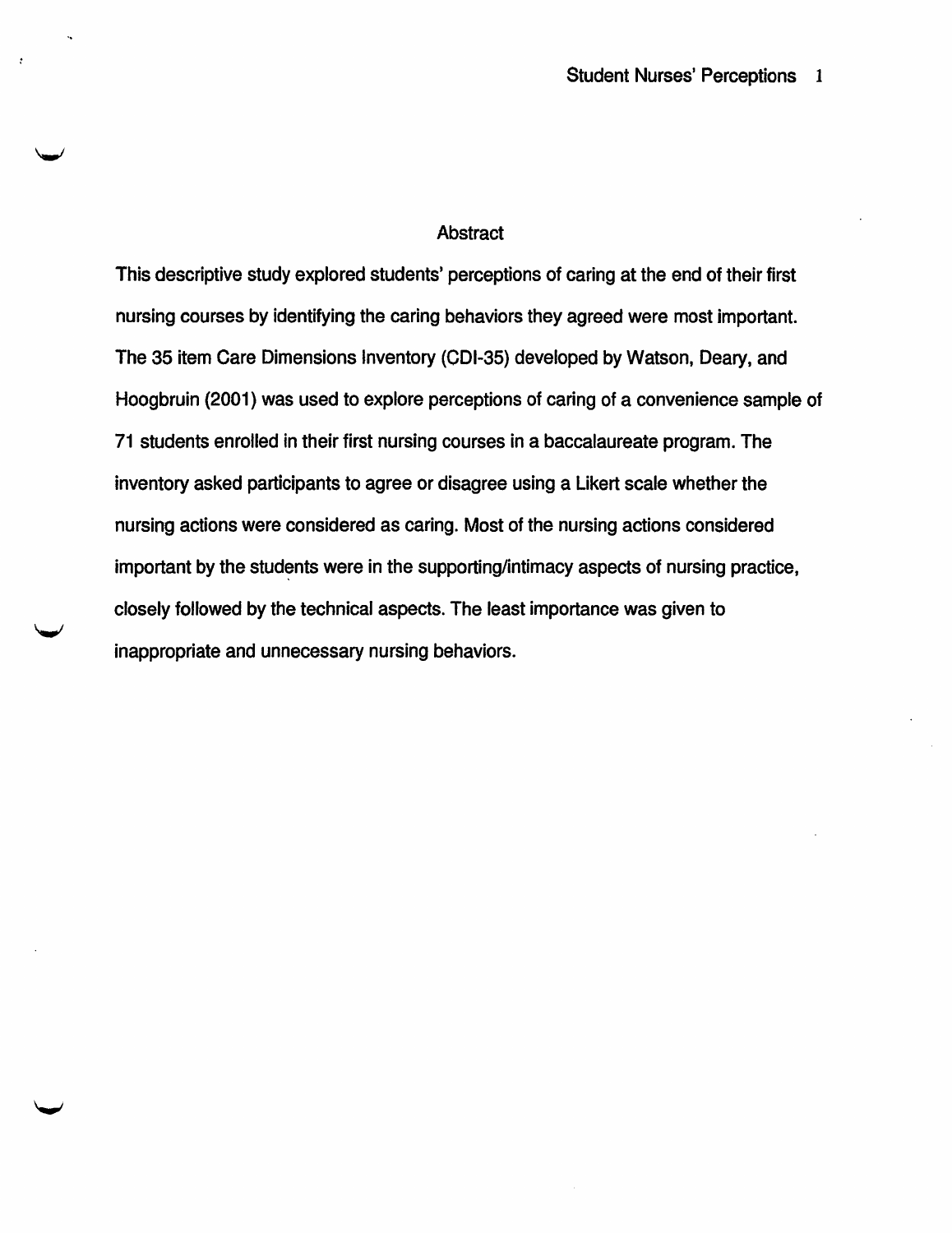#### Student Nurses' Perceptions About Caring

#### In Early Nursing Courses

Nursing students' perceptions about caring have been explored in many countries, including the United Kingdom, Scotland, Spain, Canada, Ireland, Taiwan, Iran, and Australia, but not as much in the United States. Studies have looked at the concept of caring and its relationship to nursing practice. Some research in the United States has addressed caring in the field of nursing, but the studies have not been directed to perception of caring in nursing students in the beginning of their academic programs.

A current factor is that the shortage of nurses has attracted many people to a nursing career, and the combination of unemployment at high levels along with the stability and salary offered to nurses has motivated professionals from diverse backgrounds to enter nursing programs. Within the nursing student population we could find professionals from other areas and diverse cultural backgrounds. This study aimed to explore nursing students' perceptions about caring at the end of their first semester in a nursing program. The students were asked to complete a questionnaire, using a Likert scale from strongly agree to strongly disagree, to rate the importance of nursing actions and behaviors presented. Their responses were to be based on which activities they considered representing caring in nursing.

#### Literature Review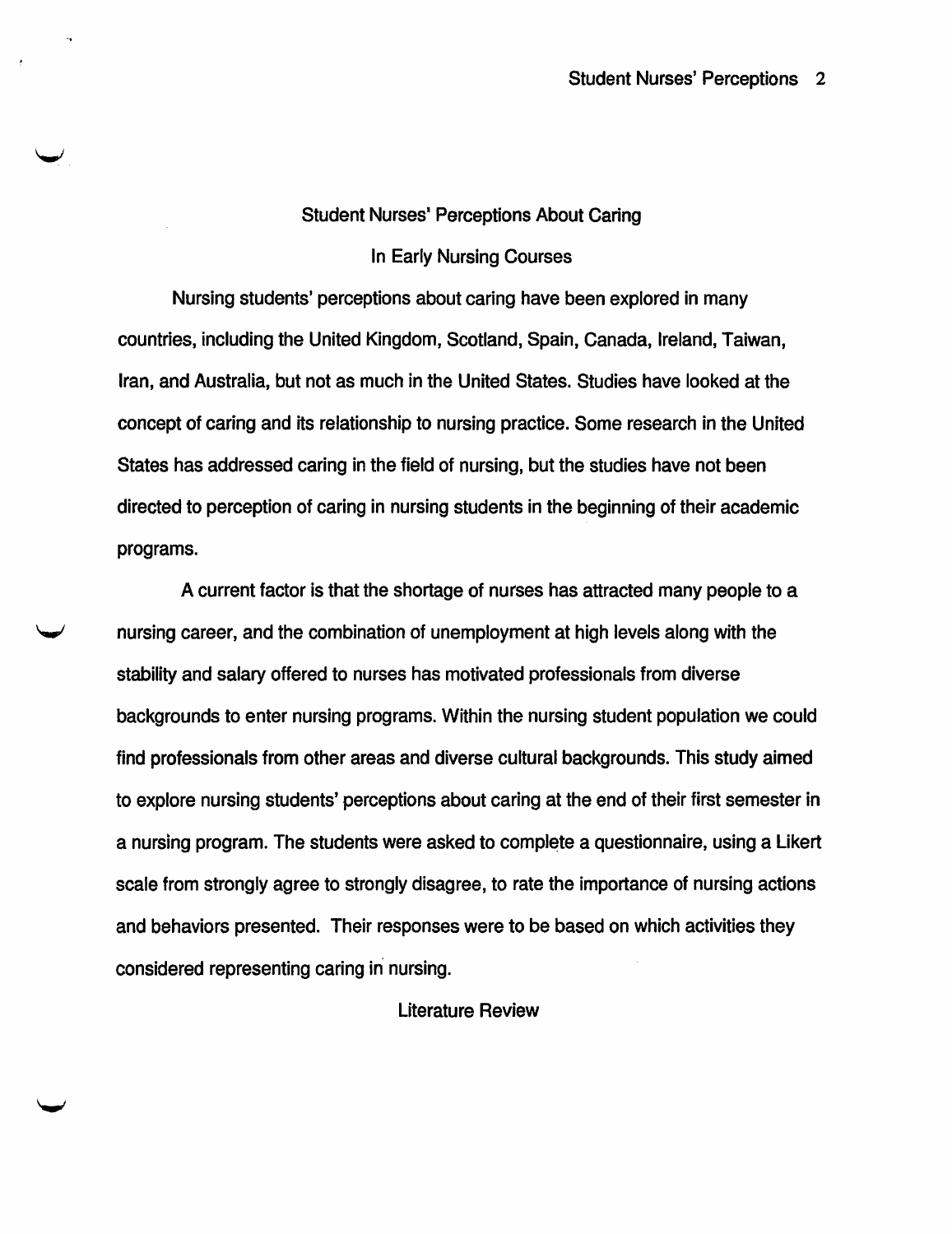Nursing students' perceptions about caring are formed and modified as they complete their courses, but their main perspective is about the same. Nursing faculty have been teaching caring mainly during students' clinical hours (Granum, 2004). Even though caring is an essential component of the nursing profession, there is little structured curriculum to guide teaching-learning activities to covey caring concepts to nursing students (Khademian & Vizeshfar, 2007).

Longitudinal studies dealing with nursing students' perception of caring have been completed in Canada, Scotland, and Spain (Watson, Deary & Lea, 1999; Watson, Deary & Hoogbruin, 2001). A longitudinal study Watson et al. (1999) completed in the United Kingdom used a 25 item Care Dimension Inventory (CDI) scale. The study suggested expansion of the dimensions by adding relevant items, and in 2001, 10 more items were added to the CDI creating the 35 item CDI (Watson et al., 2001). The latter study concluded that the perceptions of nursing are mainly the same, but some changes in perceptions take place as students go through their nursing courses.

From the Watson et al. (2001) study using the 35 item CDI, exploratory analysis revealed a five factor structure. A technical factor represented professional and technical dimensions of nursing actions. Supporting behaviors and intimacy both represented the psychosocial aspects of nursing. Two smaller factors, inappropriate giving of self and unnecessary activities, were also observed. The unnecessary aspects of nursing included actions which, in themselves, are not inappropriate or unprofessional, but which would not normally be expected of a nurse, such as "feeling sorry for patient." This five factor structure was useful in the data analysis for this current study, as explained in the Results section.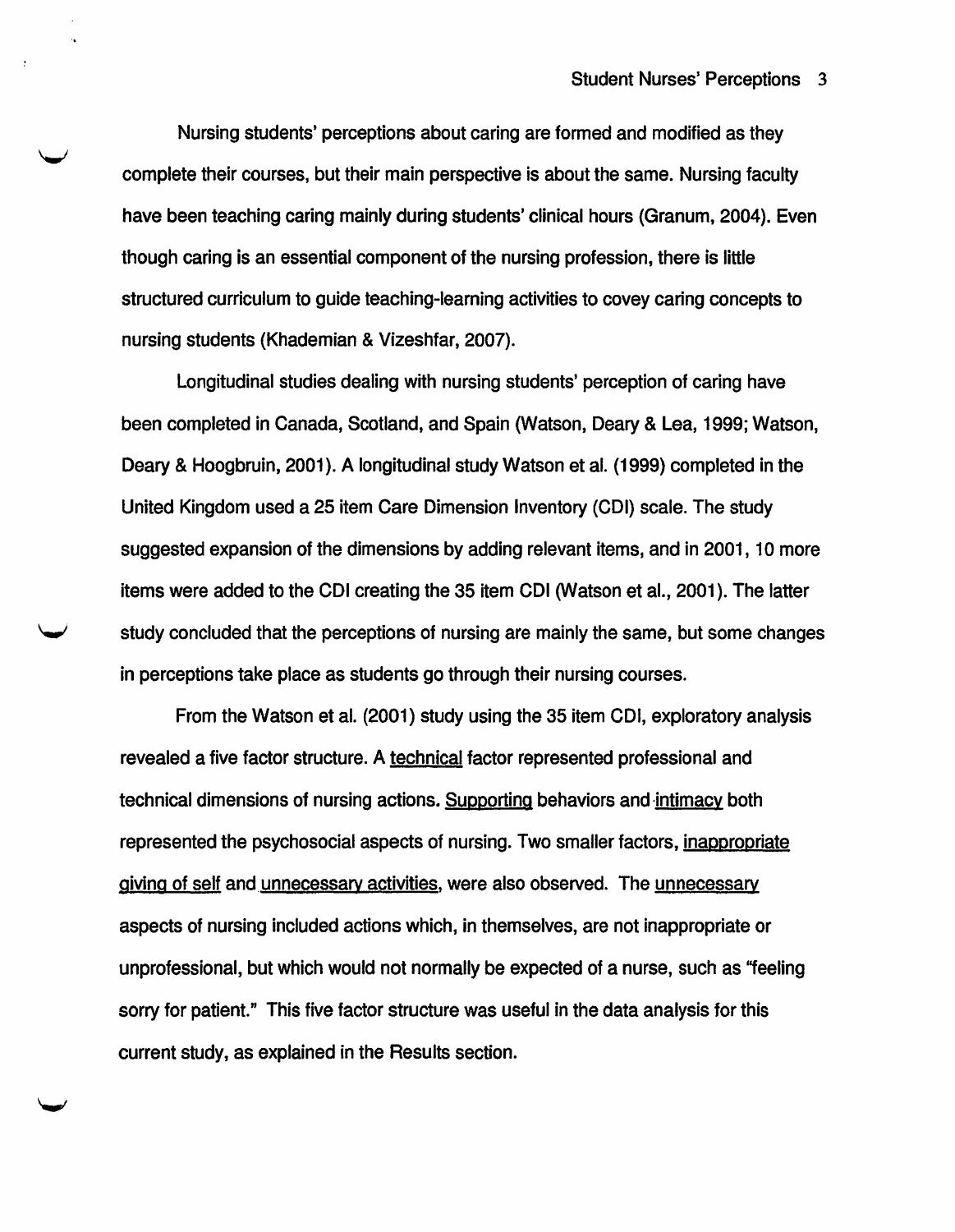Caring in nursing has been addressed under many different perspectives, but there is little about how caring is taught to nursing students. "The perceptions about caring of nursing students are important to create effective teaching methods about caring (Lee-Hsieh, Kuo & Tseng, 2004, p. 179). Leininger in 1988 observed that caring is the essence of nursing and the most important characteristic of a nurse, while many others have defined nursing as a science of caring. In Taiwan, Lee-Hsieh et al. (2004) piloted a caring code to teach caring in clinical settings in a nursing education program with positive results. The caring code was developed from surveys submitted by patients about their expectations of what a caring nurse would do for them. The code was given to students to carry while providing care in clinical practice to guide their nursing interventions, and was well accepted by students and teachers as an effective method to teach caring to nursing students in their first semesters.

Teaching caring to nursing students in the United States is done during clinical practice courses (Granum, 2004). Students are expected to care about their patients, but there seems to be no specific method to guide them through their learning. ''The teaching of caring behaviors and attitudes is a basic component of nursing curriculum" (Komorita, Doehring & Hirchert, 1991, p. 24). A study done by Khademian and Vizeshfar (2007) in Iran investigated nursing students' perceptions of the importance of caring behaviors regarding cultural aspects. From this study, three related themes to the concept of care emerged: (a) nurses' feelings, (b) nurses' knowledge, and (c) nurses' skills. Their findings support Leininger's (1988) belief that care has both differences and similarities among all cultures. By increased exposure to clients of different cultures in hospitals, nursing education programs must prepare nursing students to integrate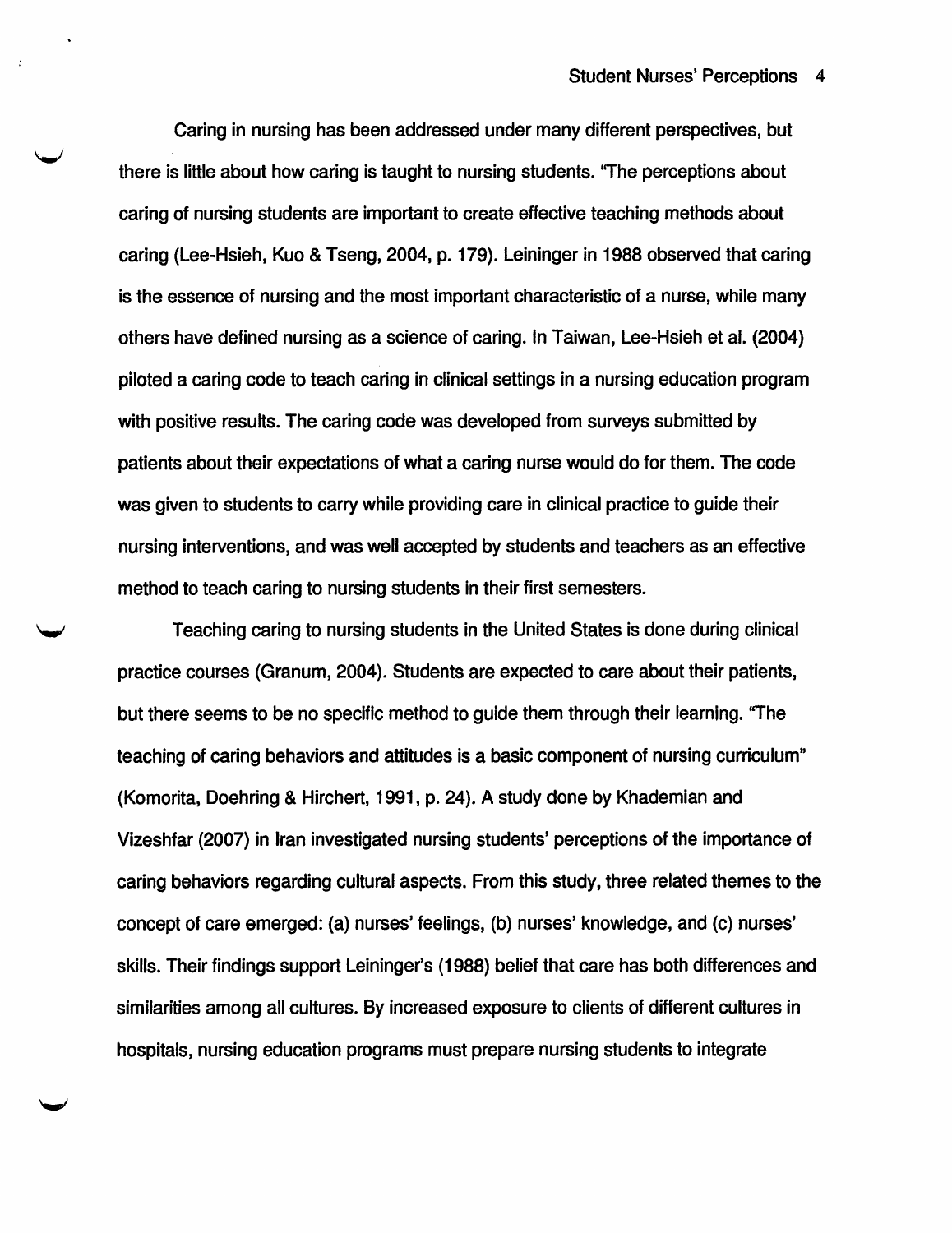cultural awareness, sensitivity, and competence into their nursing care. In a qualitative study, Turkish students perceived caring as professional/helping relationship and technical competency (Khademian & Vizeshfar 2007). A study done in Norway used the word "care" as students knew about it from daily life; third year students considered nursing as a caring science containing knowledge for the practice of professional nursing (Granum, 2004).

Another study in Sydney by Wilkes and Wallis ( 1997) described the construct of caring as experienced by students in pre-registration programs at two universities in New South Wales in Australia. From this study, a model of professional nursing was created by nursing students from their perceptions and experiences with patients. This circular model had three main categories: (a) compassion, (b) communication, and (c) caring. Within compassion, they included love, feelings, concern, and friendship. Communication included education, explaining, talking, expressing, listening, and touching. Finally, caring in nursing included conscience, commitment, comfort, courage, confidence, and competence as embraced in the previous identified categories. The students perceived care in nursing as a combination of all these elements classified in the three main categories.

As Watson et al. {1999) assert, a single definition of caring is an unlikely prospect. This difficulty is due to multiple perspectives from which caring is viewed and the range of actions it encompasses.

#### Research Question

This study sought to explore students' perceptions of caring in their first semester in a nursing program, including what their thoughts were about caring for others and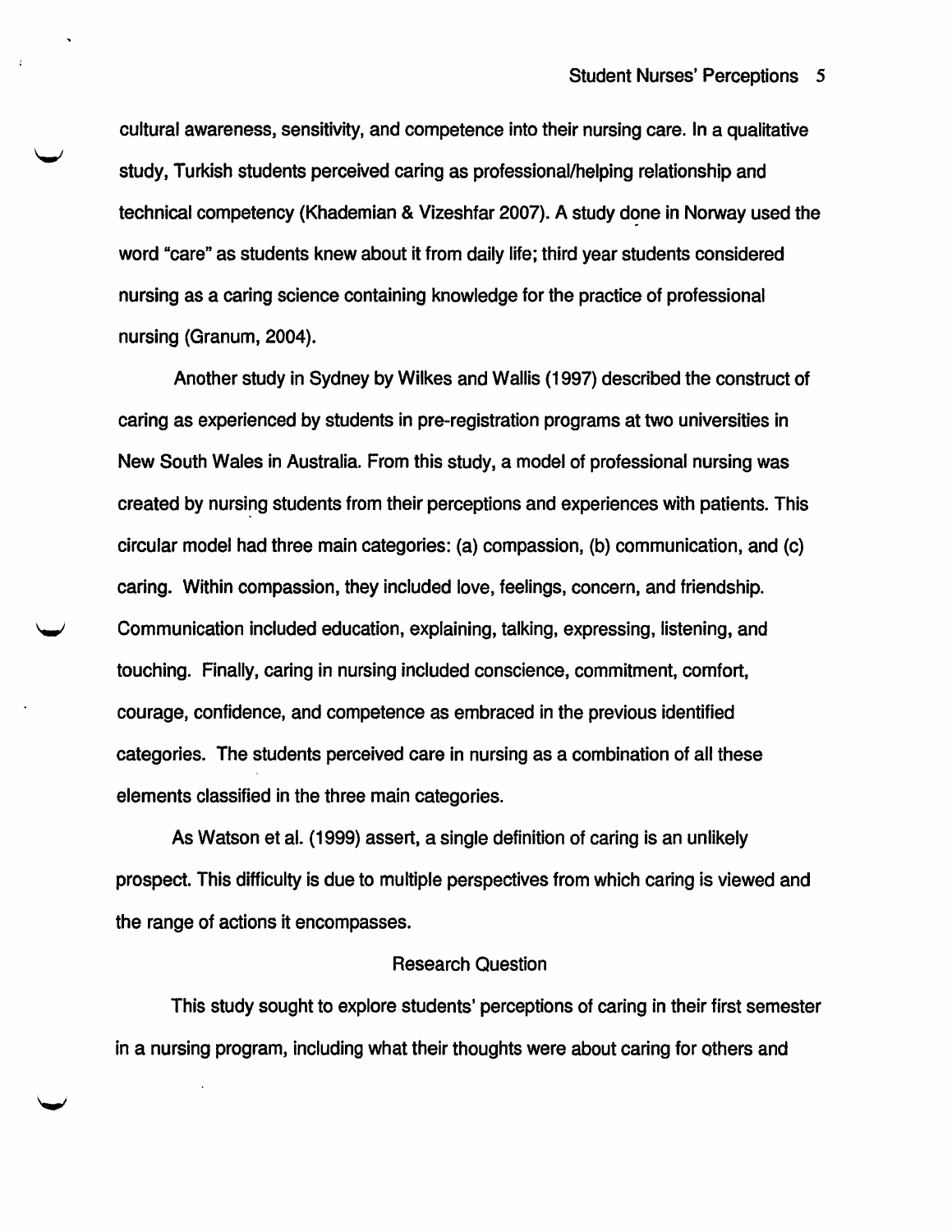how they perceived caring. The study asked: What are the nursing actions students perceive as most important and which ones are the least important when caring for a patient based on the Watson et al. (2001) 35 item Care Dimensions Inventory (CDI-35)?

#### Sample

A convenience sample of students nearing the end of their first semester in a baccalaureate nursing program in central California were asked to participate. A total of 71 students participated, including 2 males and 69 females, ages between 18 and 49 years old. Most of the participants were under 30 years old ( $n = 61$ , 85.9 %). These students were a multicultural group, with many ethnic groups represented. Caucasians  $(n = 29, 40.9\%)$  and Asians (15, 22%) were in the largest number. These nursing students indicated planning to work in the fields of pediatrics and medical-surgical areas for the most part, as shown in Table 1. Most students ( $n = 62, 87.3\%$ ) considered nursing as their first career.

Table 1 here

#### **Instrument**

The CDI-35 developed by Watson et al. (2001) was used to explore the students' perceptions. The instrument asked the nursing students to consider aspects of nursing practice in a Likert scale of 1-5 from strongly agree to strongly disagree. The tool is reported to have excellent psychometric properties. The original25 item CDI had high internal consistency with a Cronbach's alpha= 0.91. Ten new items were added to the CDI-25, and these were deliberately selected by the authors on the basis that they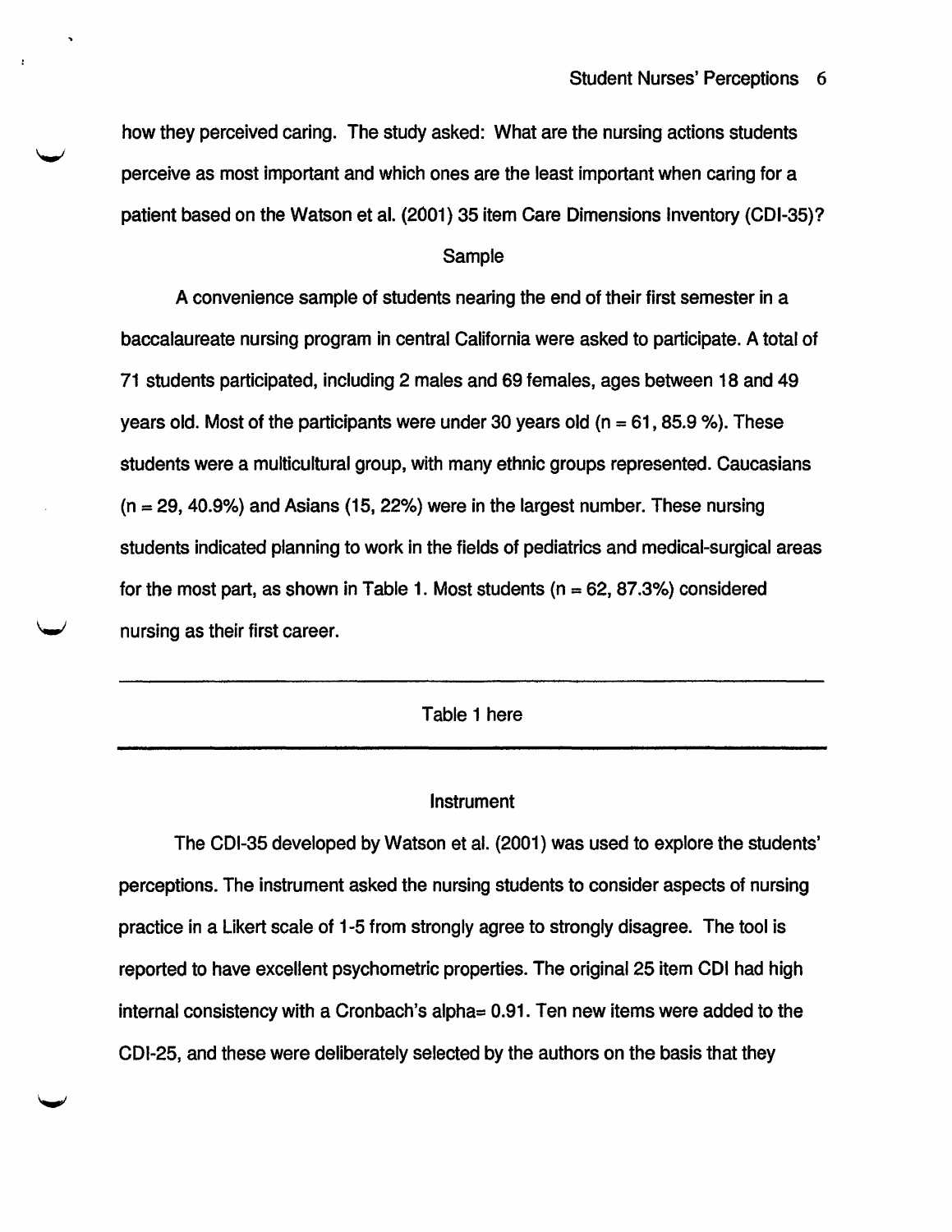would load on putative underlying dimensions of the CDI-25 which were present in previous study (Lea, Watson & Deary, 1998), but which had few items loading on them (Watson et al., 2001).

#### Procedures

After approval from the University Human Subjects Institutional Review Board, a permission letter was given to teachers of the first semester nursing courses. After obtaining permission from the teachers, the students received information about the study and were assured that participation or non-participation in the study would have no effect on their nursing program courses grades or academic status. The students who agreed to participate were informed about the study and told that completing and returning the questionnaire implied their consent. They were provided with a cover letter including instructions and contact information if they had questions in the future. The CDI35 questionnaire was then distributed to the students. Once the information was collected an averages of the answers were evaluated. With assistance from a statistician, the 35 item responses were listed in order of agreement and importance the students gave to the items. Table 2 gives the item means and standard deviations in descending order of identified importance.

Table 2 here

#### **Results**

The items were classified into the five dimensions of nursing actions previously delineated by Watson et al. (2001): (a) technical activities, (b) supporting behaviors, (c)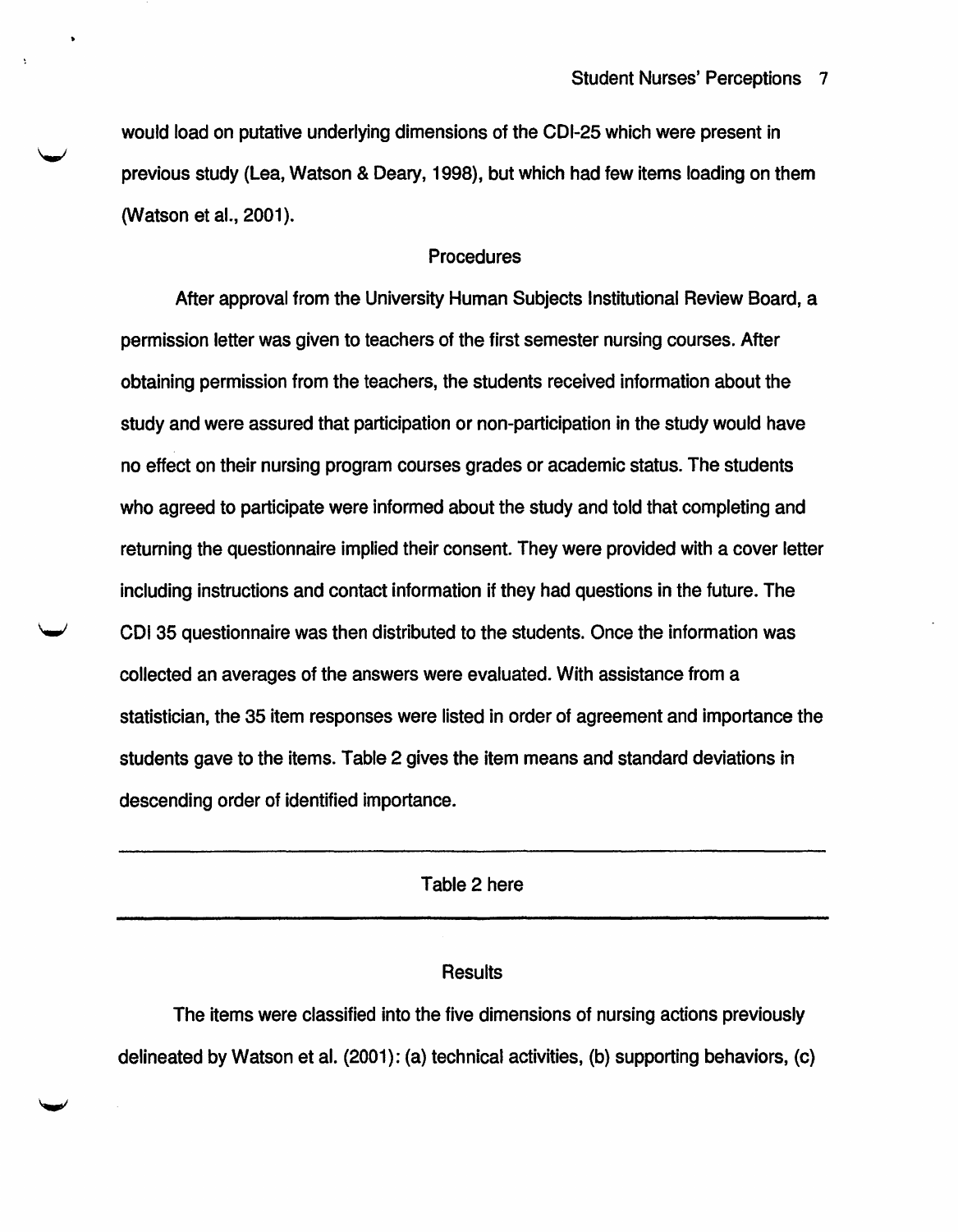intimacy, (d) inappropriate actions, and (e) unnecessary behavior. Table 3 identifies the items according to the five dimensions developed by Watson et al. (2001). In the current

#### Table 3 here

study, the nursing actions considered to be the most important aspect of caring were those related to supporting behaviors and intimacy, which accounts for the means for 12 of the 35 items. These items involved interpersonal relations, communication, and providing support to the patient. The dimension considered in second order of importance covered technical activities, including direct/personal care and professional behaviors and responsibilities, with the means for 14 of the 35 items. Rated far less important were the dimensions of inappropriate (6 items) and unnecessary (3 items) behaviors.

The items were classified by the students from the most important to the least important. The items considered most important according to the nursing students were the items involving supportive behaviors and direct patient care. The nursing actions considered as the least important were the ones in which the focus of activities was the care giver instead of the patient. Although the supporting and intimacy seemed most important to the students in this study, these findings are congruent with Watson et al. 's results for students who are starting a nursing education program. They also found that towards the end of the education experience, the technical, supporting, and intimacy dimensions were much more "balanced" in relative importance. Therefore, the students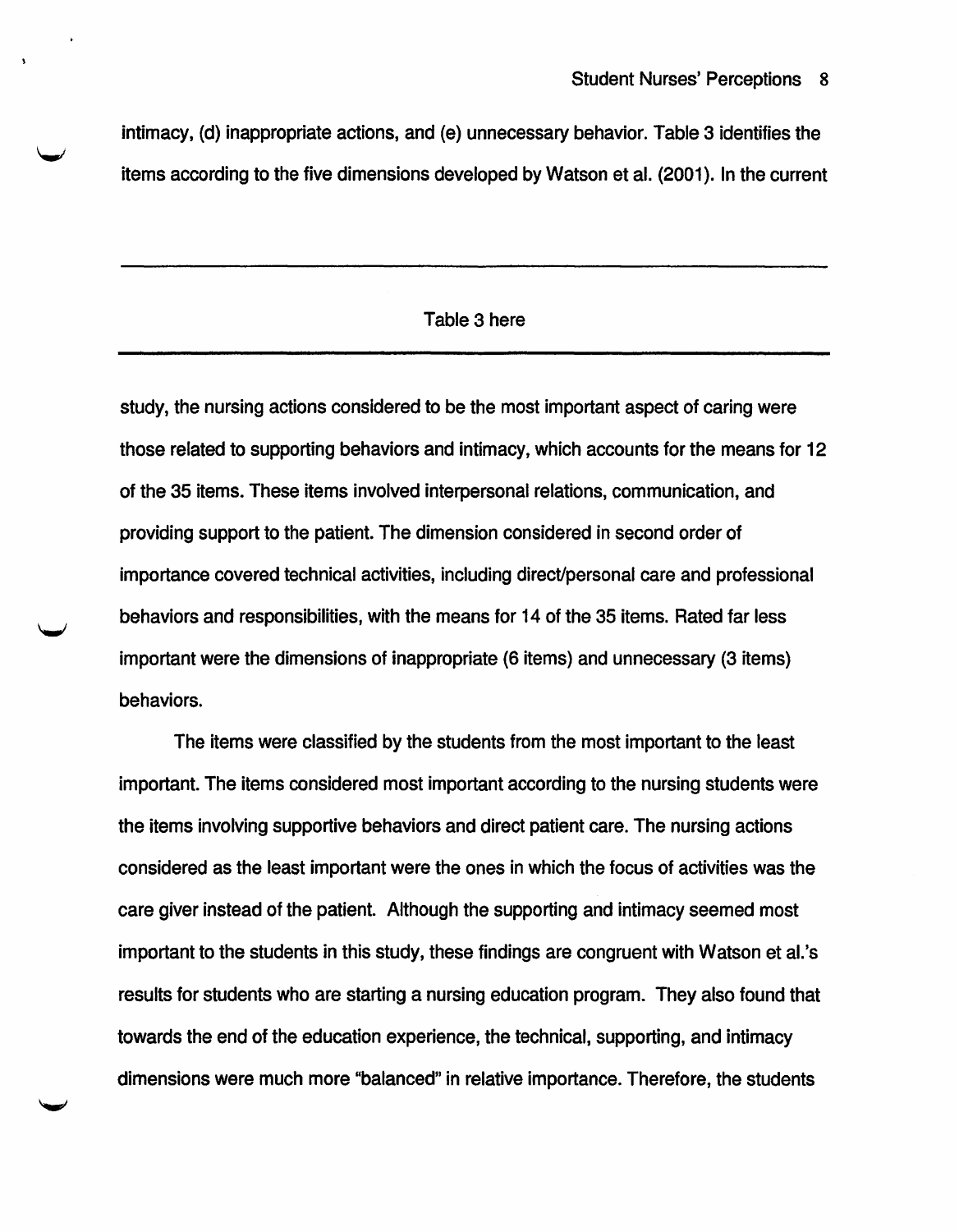in this study seem to give appropriate importance to the valued therapeutic behaviors for the beginning point in their nursing education, but an assessment of these dimensions of nursing behaviors and actions at the end of their program would be useful.

This study included a relatively small non-random group of nursing students in only one program. More research with larger samples is needed. Also, longitudinal studies would be valuable in assessing student perceptions of the importance of nursing activities over the course of a nursing education program, and these studies should include internal and comparative research on the variety of nursing education programs available, including associate degree, baccalaureate, and master's level entry programs.

#### Recommendations

Nursing students' perceptions should be researched and studied through large and longitudinal studies in the United States. Information should be considered to explore the possibilities of giving more structure to the caring aspects and diversity early in the curricula of nursing schools. Caring and nursing complement each other, and faculty may need to have more structure to teach caring more effectively. In a country as diverse as the United States, caring perceptions from different cultures should be studied. It is paramount for nursing faculty to explore nursing students' caring perceptions to assist students to work and modify them as needed in the creation process of building nurses.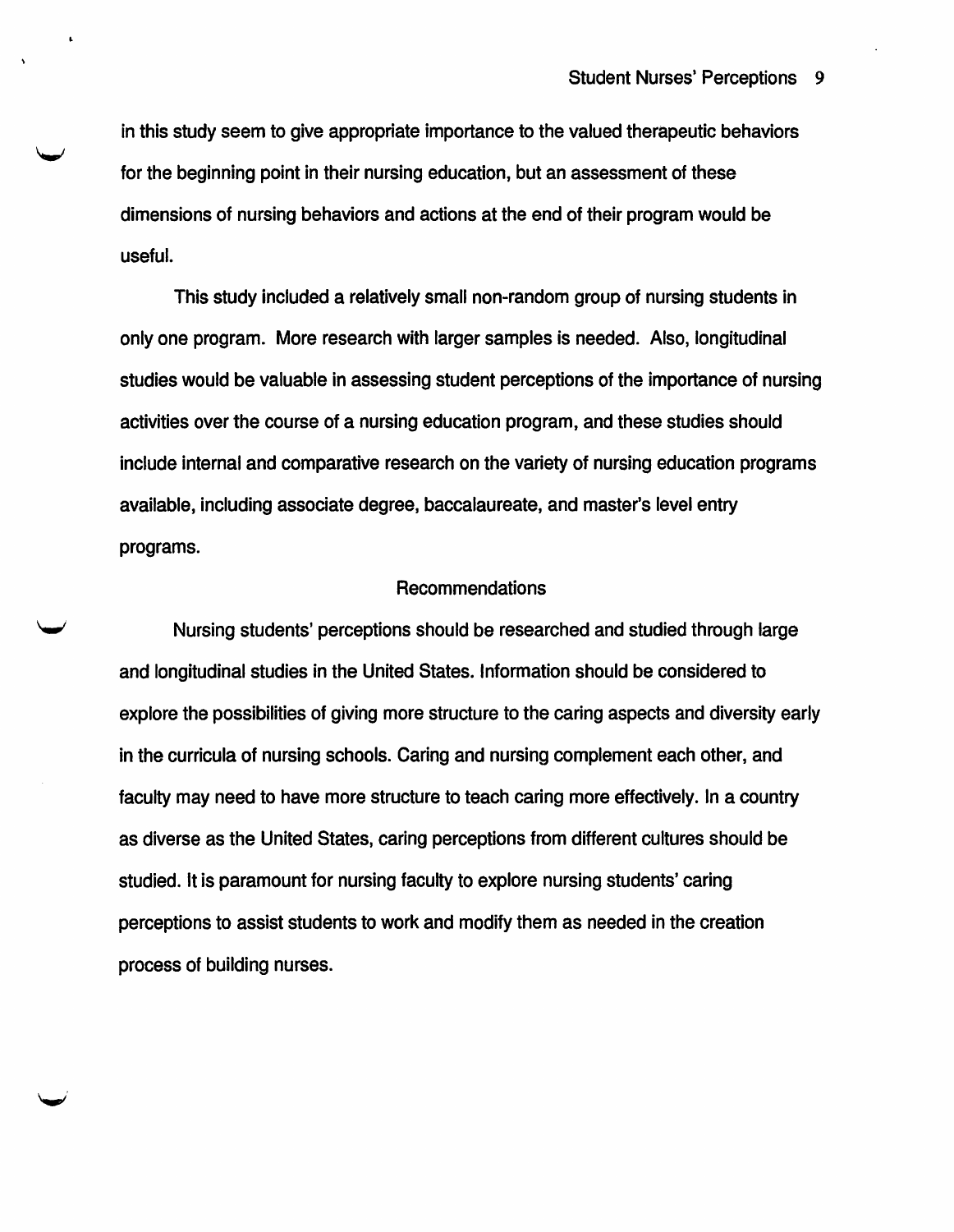#### References

Granum, V. (2004). Nursing students' perceptions of nursing as a subject and a function. Journal of Nursing Education, 43(7), 297-304.

..

- Khademian, Z., & Vizeshfar, F. (2007). Nursing students' perceptions of importance of caring behaviors. JAN Original Research, 28, 456-462.
- Komorita, N. 1., Doehring, K. M., & Hirchert, P. W. (1991). Perceptions of caring by nurse educators. Journal of Nursing Education, 30(1 ), 23-29.
- Lea, A., & Watson, R. (1996). Caring research and concepts: A selective review of the literature. Journal of Clinical Nursing, 5, 71-77.
- Lee-Hsieh, J., Kuo, C. L., & Tseng, H. F. (2004). Application and evaluation of a caring code in clinical nursing education. Journal of Nursing Education, 44(4), 177-184.
- Leininger, M. M. (1988). Caring: A central focus of nursing and health care services. In: Leininger, M. M. (Ed.), Caring: a Central Focus of Nursing and Health Care Services. Wayne State University Press, Detroit, Ml, 45-59.
- Watson, R., Deary, I. J., & Hoogbruin, A. (2001 ). A 35-item version of the caring dimension inventory (CDI-35): Multivariate analysis and application to a longitudinal study involving student nurses. International Journal of Nursing Studies, 38(5), 511-521.
- Watson, R., Deary, 1., & Lea, A. (1999). A longitudinal study into the perceptions of caring among students using multivariate analysis of the caring dimensions inventory. Journal of Advanced Nursing, 30(5), 1080-1089.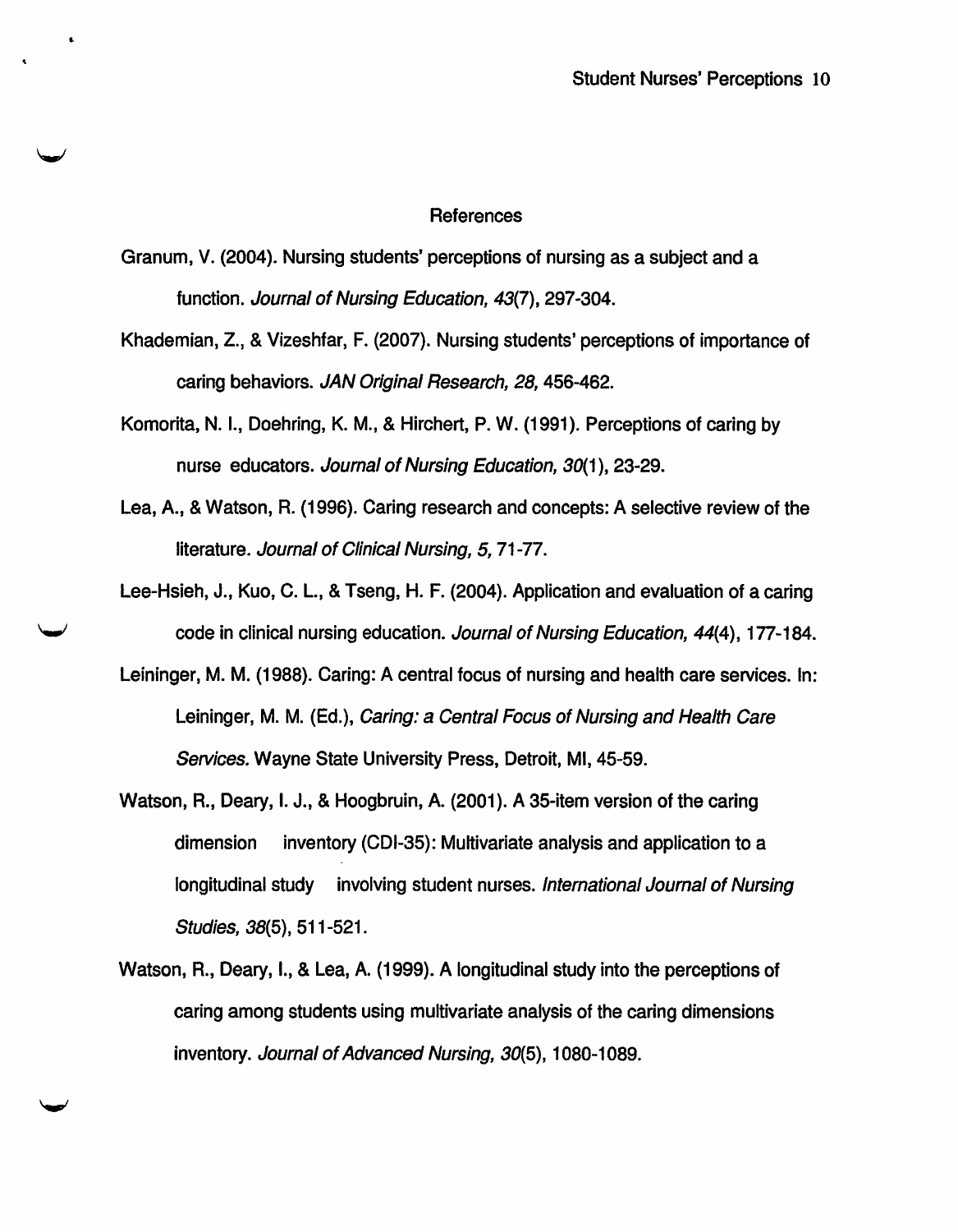students' experience. Journal of Advanced Nursing, 27, 587 Wilkes, L. M., & Wallis, M. C. (1997). A model of professional nurse caring: Nursing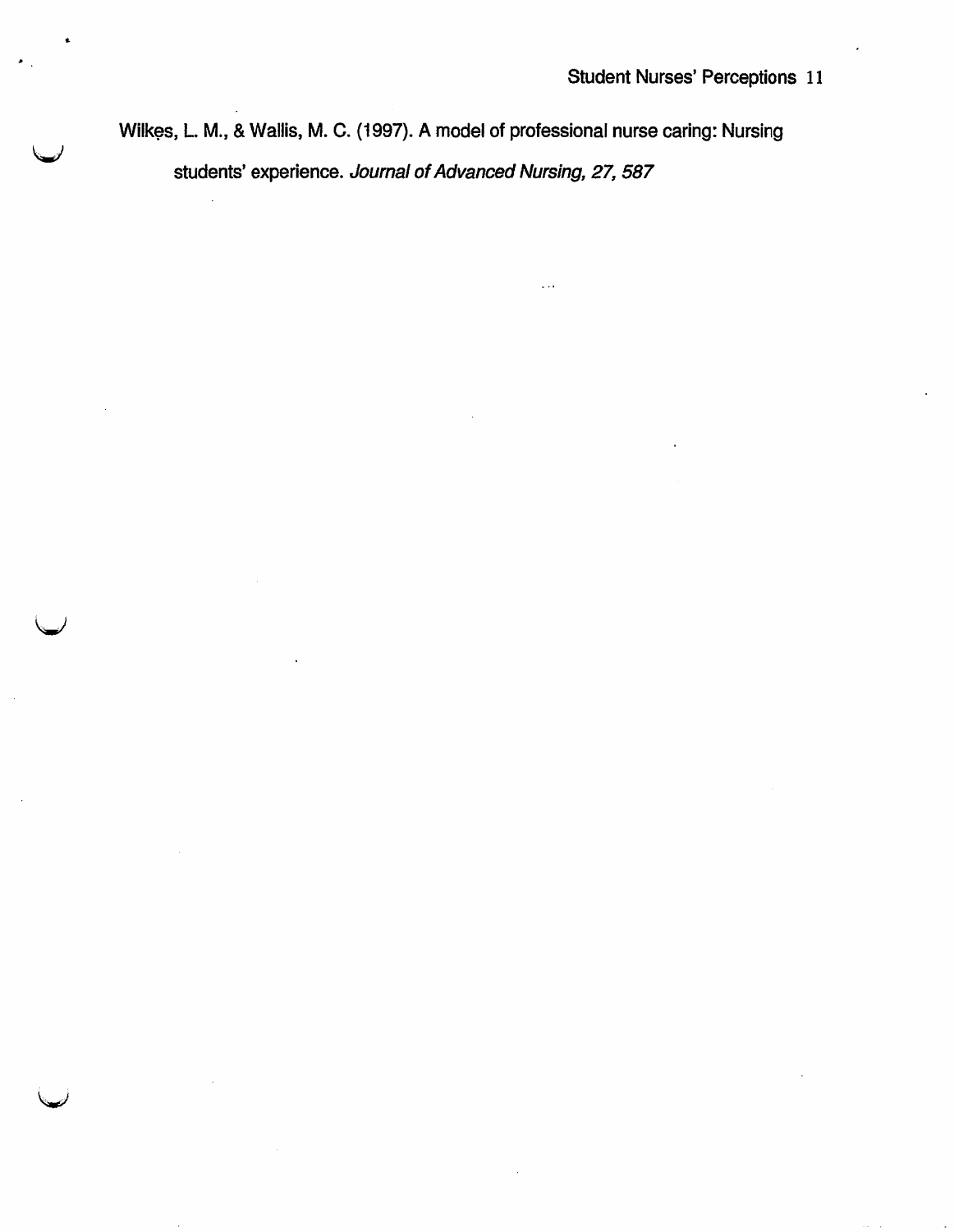## Table 1

 $\hat{\mathbf{a}}$ 

 $\blacktriangleright$ 

## Demographics of Nursing Students  $N = 71$

| <b>Characteristics</b>              | <b>Number</b>  | Percentage     |
|-------------------------------------|----------------|----------------|
| <u>Age</u><br>21-29                 | 61             | 85             |
| 30-49                               | 10             | 14             |
| <b>Ethnicity</b>                    |                |                |
| <b>Alaskan/Native American</b>      | 11             | 15             |
| Asian                               | 16             | 23             |
| <b>Black</b>                        | $\overline{2}$ | $\overline{2}$ |
| Caucasian                           | 29             | 41             |
| <b>Hispanic</b>                     | $\overline{7}$ | 9              |
| Other: Middle Eastern,              | 6              | 6              |
| Pacific Islander, Filipino,         |                |                |
| Arabic/African, East Indian/        |                |                |
| Jamaican                            |                |                |
| <b>Work Specialty Planned</b>       |                |                |
| <b>Medical</b>                      | 17             | 24             |
| Surgical                            | 14             | 20             |
| <b>Pediatrics</b>                   | 20             | 28             |
| <b>Community/Public Health</b>      | 4              | 6              |
| Other: Critical Care, Dermatology,  | 15             | 21             |
| <b>Emergency Medicine, Forensic</b> |                |                |
| Nursing, Labor and Delivery,        |                |                |
| Maternity, Psychiatry, Undecided    |                |                |
| <b>Nursing as a Career</b>          |                |                |
| <b>First Career</b>                 | 62             | 87             |
| <b>Second Career</b>                | 9              | 13             |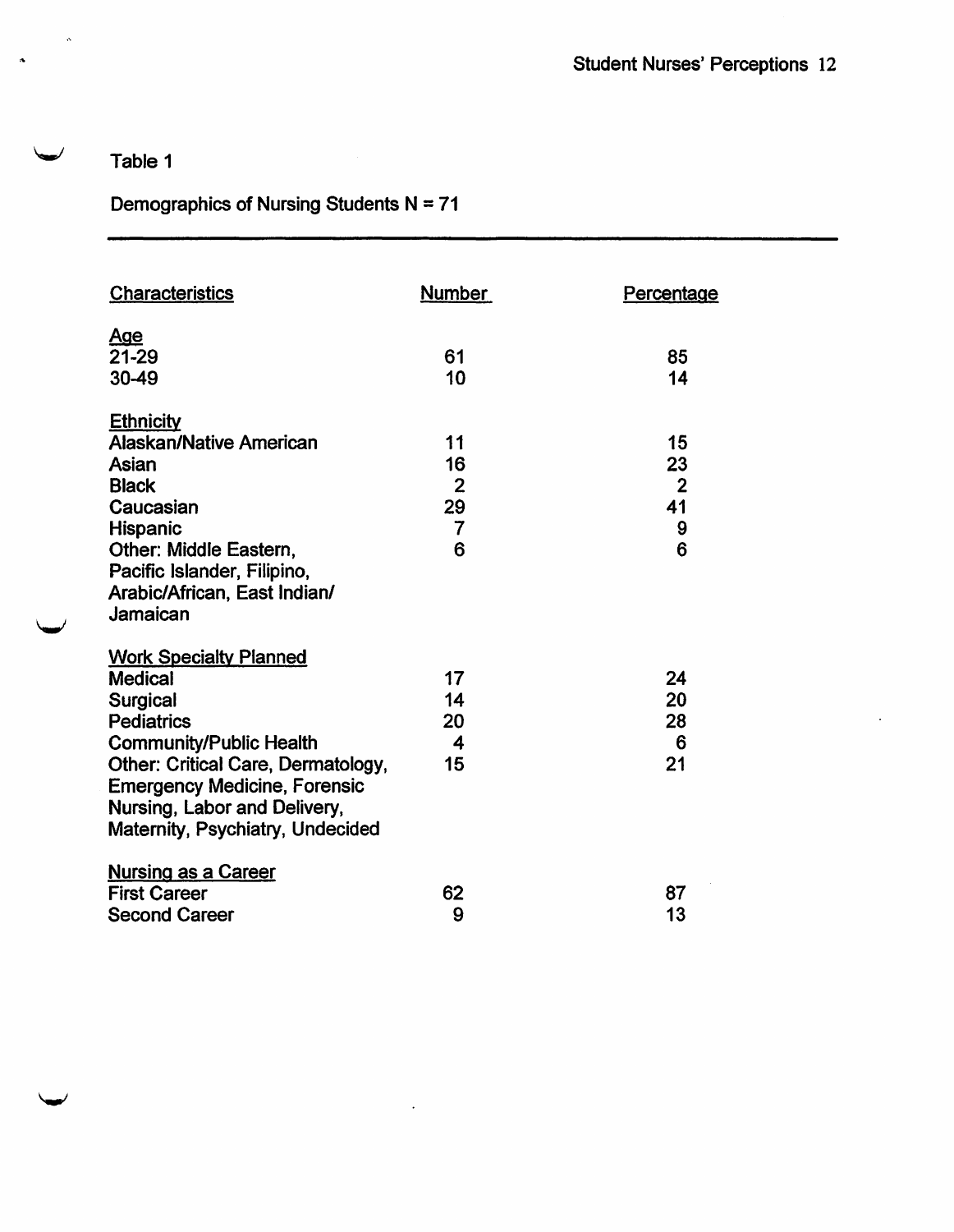## Table 2

 $\epsilon$ 

س

 $\ddot{\phantom{0}}$ 

# Item Means and Standard Deviations in Descending Order of Identified Importance

| Item                                                                        | N  | Min.           | Max. | Mean | Std. Dev |
|-----------------------------------------------------------------------------|----|----------------|------|------|----------|
| Q13 Listening to a patient                                                  | 71 | 3              | 5    | 4.90 | .384     |
| Q21 Involving a patient with his or her care                                | 71 | 2              | 5    | 4.77 | .540     |
| Q32 Providing privacy for a patient                                         | 71 | 1              | 5    | 4.73 | .696     |
| Q11 Being honest with a patient                                             | 70 | 2              | 5    | 4.73 | .588     |
| Q1 Assisting a patient with an activity of daily living                     | 71 | 3              | 5    | 4.72 | .512     |
| Q5 Explaining a clinical procedure to a patient                             | 71 | 1              | 5    | 4.65 | .795     |
| Q15 instructing a patient about an aspect of self-care                      | 71 | 1              | 5    | 4.59 | .748     |
| Q20 Being technically competent with a clinical procedure                   | 71 | 1              | 5    | 4.55 | .807     |
| Q10 Being with a patient during a clinical procedure                        | 71 | 2              | 5    | 4.52 | .753     |
| Q18 Measuring the vital signs of a patient                                  | 71 | $\overline{2}$ | 5    | 4.51 | .772     |
| Q25 Observing the effects of a medication on a patient                      | 70 | 1              | 5    | 4.49 | .756     |
| Q22 Giving reassurance about a clinical procedure                           | 71 | 3              | 5    | 4.44 | .732     |
| Q6 Being neatly dressed when working with a patient                         | 71 | 3              | 5    | 4.44 | .670     |
| Q14 Consulting with the doctor about a patient                              | 70 | 1              | 5    | 4.41 | .860     |
| Q4 Getting to know the patient as a person                                  | 71 | $\overline{2}$ | 5    | 4.41 | .785     |
| Q31 Arranging for a patient to see his or her chaplain                      | 69 | 1              | 5    | 4.39 | .790     |
| Q30 Being cheerful with a patient                                           | 70 | 3              | 5    | 4.39 | .728     |
| Q9 Reporting a patient's condition to a senior nurse                        | 71 | $\overline{2}$ | 5    | 4.32 | .824     |
| Q7 Sitting with a patient                                                   | 71 | 2              | 5    | 4.32 | .858     |
| Q8 Exploring a patient's lifestyle                                          | 71 | 2              | 5    | 4.25 | .806     |
| Q19 Putting the needs of a patient before your own                          | 71 | $\overline{2}$ | 5    | 4.15 | 1.023    |
| Q12 Organizing the work of others for a patient                             | 70 | 1              | 5    | 4.14 | .785     |
| Q2 Making a nursing record about a patient                                  | 70 | 1              | 5    | 4.11 | .925     |
| Q35 Attending to the spiritual needs of a patient                           | 71 | 1              | 5    | 4.07 | 1.073    |
| Q28 Staying at work after your shift has finished to<br>complete a job      | 71 | 1              | 5    | 3.75 | 1.105    |
| Q17 Keeping relatives informed about a patient                              | 70 | 1              | 5    | 3.63 | 1.052    |
| Q23 Praying for a patient                                                   | 70 | 1              | 5    | 3.24 | 1.345    |
| Q3 Feeling sorry for a patient                                              | 71 | 1              | 5    | 3.24 | 1.165    |
| Q33 Keeping in contact with a patient after discharge                       | 71 | 1              | 5    | 3.10 | 1.148    |
| Q26 Making a patient do something, even if he or she does<br>not want to    | 71 | 1              | 5    | 2.54 | 1.144    |
| Q29 Coming to work if you are not feeling well                              | 71 | ٦              | 5    | 2.39 | 1.089    |
| Q34 Appearing to be busy at all times                                       | 70 | 1              | 5    | 2.33 | 1.113    |
| Q24 Dealing with everyone's problems at once                                | 71 | 1              | 5    | 2.18 | 1.046    |
| Q27 Assuring a terminally ill patient that he or she is not<br>going to die | 71 | 1              | 5    | 1.77 | 1.017    |
| Q16 Sharing your personal problems with a patient                           | 70 | 1              | 5    | 1.74 | 1.073    |

Note: Scale - 5 = Strongly Agree, 4 = Agree, 3 = Neutral, 2 = Disagree, 1 = Strongly Disagree Table 3